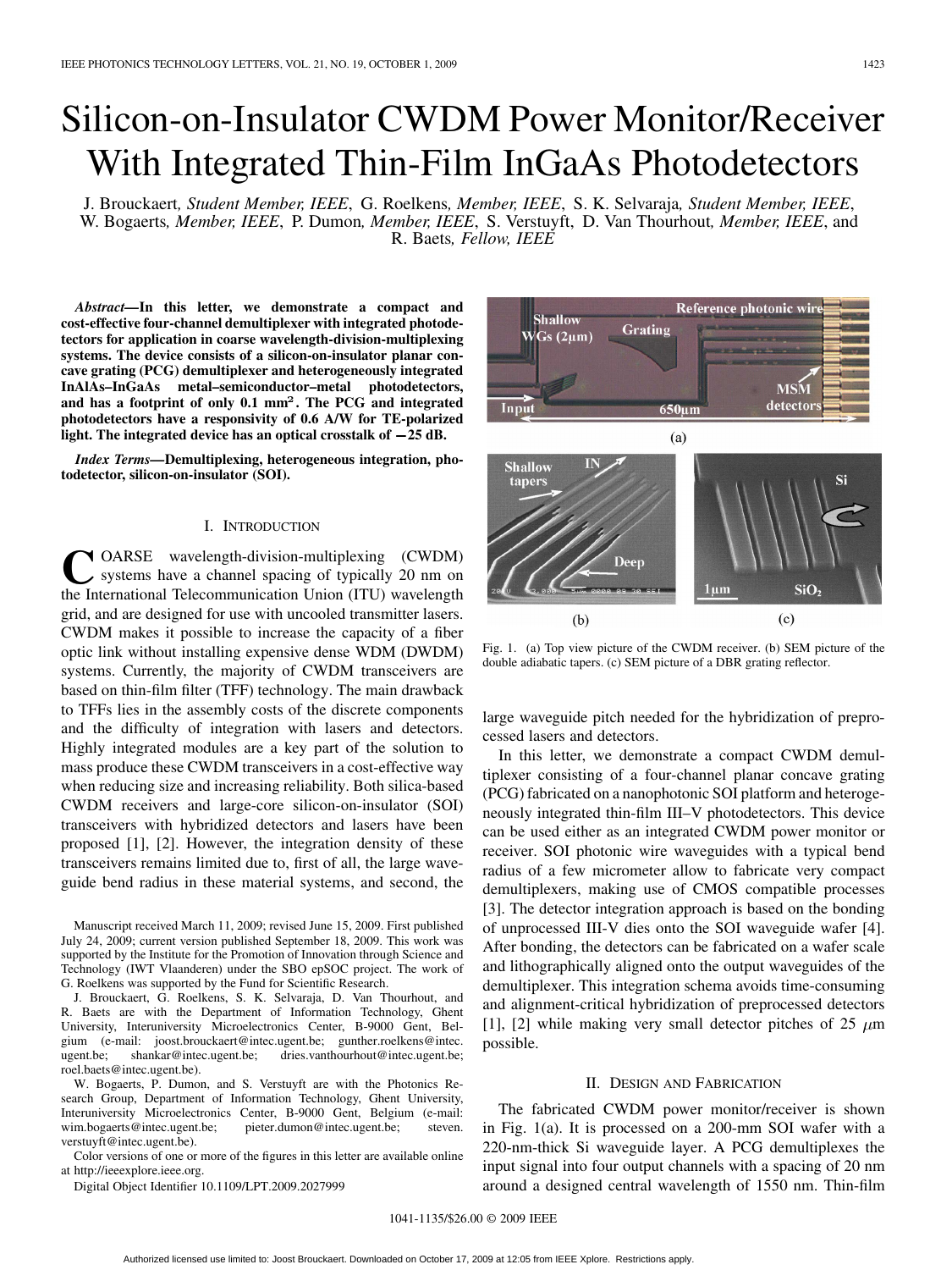

Fig. 2. Top view of three MSM detectors on top of  $3-\mu$ m-wide SOI waveguides.



The design of the PCG is based on the Rowland geometry and clearly described elsewhere [3], [5]. The entrance and exit waveguides are positioned on a circle with a radius of 94  $\mu$ m, and the curved grating sits on a  $188-\mu m$ -radius circle. The order of diffraction is 10. A double adiabatic taper is used for the transition from the 500-nm-wide deeply etched photonic wire access waveguides to the  $2-\mu m$ -wide shallowly etched (70 nm deep) entrance and exit waveguides on the Rowland circle [Fig. 1(b)]. The spacing between the centers of the exit waveguides along the Rowland circle is  $5 \mu m$ . The incident angle is  $41^{\circ}$  and the diffraction angle is  $37^{\circ}$ . This configuration results in a linear dispersion of 0.25  $\mu$ m/nm [3]. Structures were defined with a 193-nm deep-UV (DUV) lithography, and transferred into the silicon using inductively coupled plasma (ICP) reactive ion etching (RIE) [6]. To increase the reflectivity of the grating, we replaced the 31 flat facets with second-order distributed Bragg (DBR) reflectors [Fig. 1(c)]. The DBRs have four 600-nm-wide periods consisting of a 130-nm-wide deeply etched trench and a 470-nm-wide unetched region. The theoretical reflection loss is lower than 0.5 dB in the 1.5–1.6  $\mu$ m wavelength range. The demultiplexer was first characterized before detector integration [5]. The on-chip loss is 1.9 dB for the central channels, with a 1.7 dB nonuniformity across the four 20-nm-spaced wavelength channels. The crosstalk is better than  $-25$  dB [5].

We integrated MSM photodetectors [4], [7] on the 25- $\mu$ m-spaced output waveguides. Light from a 3- $\mu$ m-wide, 220-nm deeply etched SOI waveguide is evanescently coupled into the thin-film detector waveguide on top of it (Fig. 2). The SOI waveguide and the detector are separated by  $a \sim 100$ -nm-thick divinyl-tetramethyldisiloxane-benzocyclobutene (DVS-BCB) bonding layer. The detector layer stack has a height of 205 nm, and consists of a 40-nm-thick InAlAs Schottky barrier enhancement layer (SBEL) on top of a 20-nm-thick InAlGaAs graded layer on a 145-nm InGaAs absorption layer. Two coplanar Ti–Au coplanar Schottky contacts with a 3  $\mu$ m spacing are processed onto the SBEL [4]. The fabrication starts with bonding unprocessed III–V



Fig. 3. Photocurrent spectrum of the CWDM receiver for TE-polarized light on the left axis and transmission of a fiber coupler on the right axis.

dies (epitaxial layers down) onto the SOI waveguide substrate using DVS-BCB [7]. After bonding, the sample is cured in a nitrogen environment at a temperature of  $250 °C$  for 1 h. As the dies are unprocessed, a strict alignment accuracy is not necessary. After the removal of the InP substrates and etch-stop layers, we obtain defect-free unprocessed epilayers bonded onto the SOI substrate. Processing was done on  $2 \text{ cm} \times 2 \text{ cm}$ SOI samples, but it could be carried out on an SOI wafer scale. Then the individual detector mesas (Fig. 2) are etched down to the DVS-BCB bonding layer using nonselective wet etching. A DVS-BCB insulation layer is spun on top and contact windows are opened. Finally, the coplanar Schottky contacts are defined. The detectors have a length of 40  $\mu$ m, a pitch of 25  $\mu$ m, a responsivity of 1.0 A/W at  $\lambda = 1.55 \ \mu \text{m}$ , and a dark current of  $\sim$  5 nA at 5 V bias [7]. The dark current increases only by a factor  $\sim$ 15 (still below 100 nA) when the temperature increases from 20  $\mathrm{^{\circ}C}$  to 75  $\mathrm{^{\circ}C}$ , making uncooled operation possible.

### III. MEASUREMENT RESULTS

To characterize the demultiplexer with integrated detectors, we coupled TE-polarized light from a single-mode fiber into the nanophotonic input waveguide using a shallowly etched 1-D grating (fiber coupler) [8]. The measured spectral response of the receiver (TE polarization) is shown in Fig. 3. The transmission spectrum of the fiber coupler is shown in the right axis. The minimum fiber to waveguide coupling loss was estimated to be 6 dB at a wavelength of 1580 nm. Due to the large birefringence of the nanophotonic waveguides, all components including PCG, fiber coupler, and photodetectors are designed for TE polarization only. To obtain polarization-independent operation, a polarization diversity configuration using 2-D fiber couplers could be implemented [9]. The optical crosstalk is  $-25$  dB and no significant deterioration of PCG characteristics were observed after detector integration. The presence of a DVS-BCB layer  $(n = 1.54)$  slightly decreases the refractive index contrast of the DBR facets, resulting in a minor increase of grating reflection loss by 0.2 dB on average in the 1.5–1.6  $\mu$ m wavelength range. The channel nonuniformity is mainly caused by the transmission spectrum of the fiber coupler, as can be seen in Fig. 3. The detector efficiency is almost constant in the considered wavelength range [4], [5].